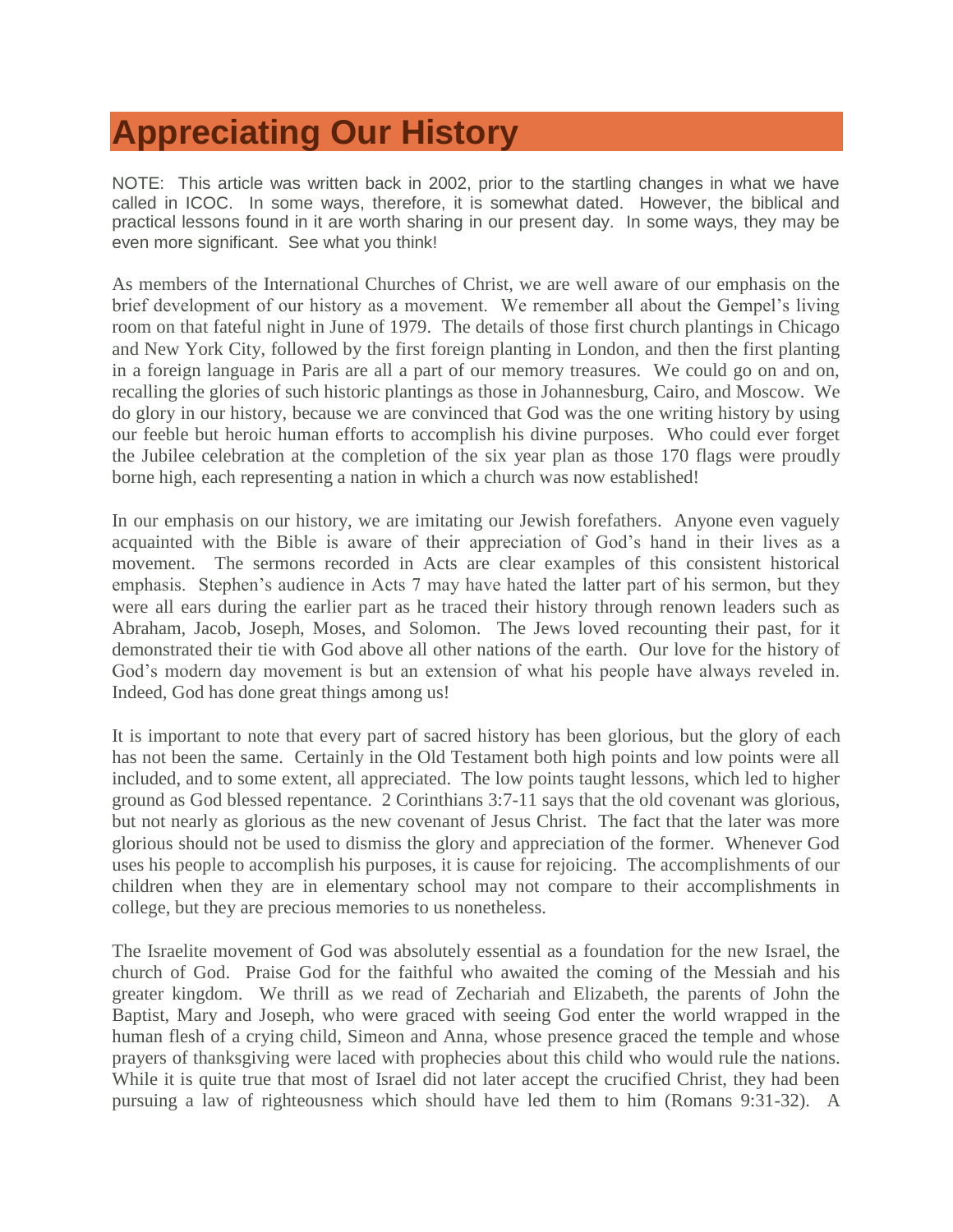significant minority did follow the OT prophesies right into the church, beginning with the 3,000 on the Day of Pentecost, and continuing with daily conversions in those first days in Jerusalem (Acts 2:41-47).

We often see that early beginning in Jerusalem as one of the most glorious pieces in the history of the first century church, but in some ways it had its limitations. For one thing, the church was filled with racial bigots for a number of years. It took God using a pretty nominal Jew, Peter, who could only be convinced that Gentiles were worthy of salvation through the rebuke of a series of visions. Even then, he later struggled with the application of those divinely revealed truths (Galatians 2:11-21). Toward the end of the New Testament revelation, the Jewish disciples in Jerusalem were amazingly still attached to their Judaic history (Acts 21). Until the destruction of the outward aspects of Judaism in 70 AD at the hands of the Roman army, the intermingling of the less glorious with the more glorious was still a reality. As the writer of Hebrews stated, the old glory that was "obsolete and aging" was soon to disappear (Hebrews 8:13), which it did at the destruction of Jerusalem and the temple.

What are we saying in all of this? Simply that in spite of the weaknesses in that early church, we still rejoice in all of its glorious history, for it all was the work of Almighty God, from start to finish. What needs to be said further is that we have a very similar lesson to learn regarding our modern day movement. At best, we are failing to recognize and appreciate some of our own history, and at worst, we are guilty of the sins of ingratitude and arrogance. Let's begin this line of thought by looking at a very relevant but often overlooked passage in Romans 11:11-20.

11Again I ask: Did they stumble so as to fall beyond recovery? Not at all! Rather, because of their transgression, salvation has come to the Gentiles to make Israel envious. <sup>12</sup>But if their transgression means riches for the world, and their loss means riches for the Gentiles, how much greater riches will their fullness bring!

<sup>13</sup>I am talking to you Gentiles. Inasmuch as I am the apostle to the Gentiles, I make much of my ministry <sup>14</sup>in the hope that I may somehow arouse my own people to envy and save some of them. <sup>15</sup>For if their rejection is the reconciliation of the world, what will their acceptance be but life from the dead? <sup>16</sup>If the part of the dough offered as firstfruits is holy, then the whole batch is holy; if the root is holy, so are the branches.  $17$ If some of the branches have been broken off, and you, though a wild olive shoot, have been grafted in among the others and now share in the nourishing sap from the olive root, <sup>18</sup>do not boast over those branches. If you do, consider this: You do not support the root, but the root supports you. <sup>19</sup> You will say then, "Branches were broken off so that I could be grafted in." <sup>20</sup>Granted. But they were broken off because of unbelief, and you stand by faith. Do not be arrogant, but be afraid.

By the time Paul wrote Romans, the church was becoming more and more Gentile in composition. The Gentiles were failing to see either themselves or the Jews in a realistic light, out of their own pride. Paul shows them that their inclusion in the kingdom was designed to provoke the Jews to jealousy in hopes of causing them to reconsider their own decisions about Jesus as Messiah. He further tells the Gentiles that they actually stood on the foundation of the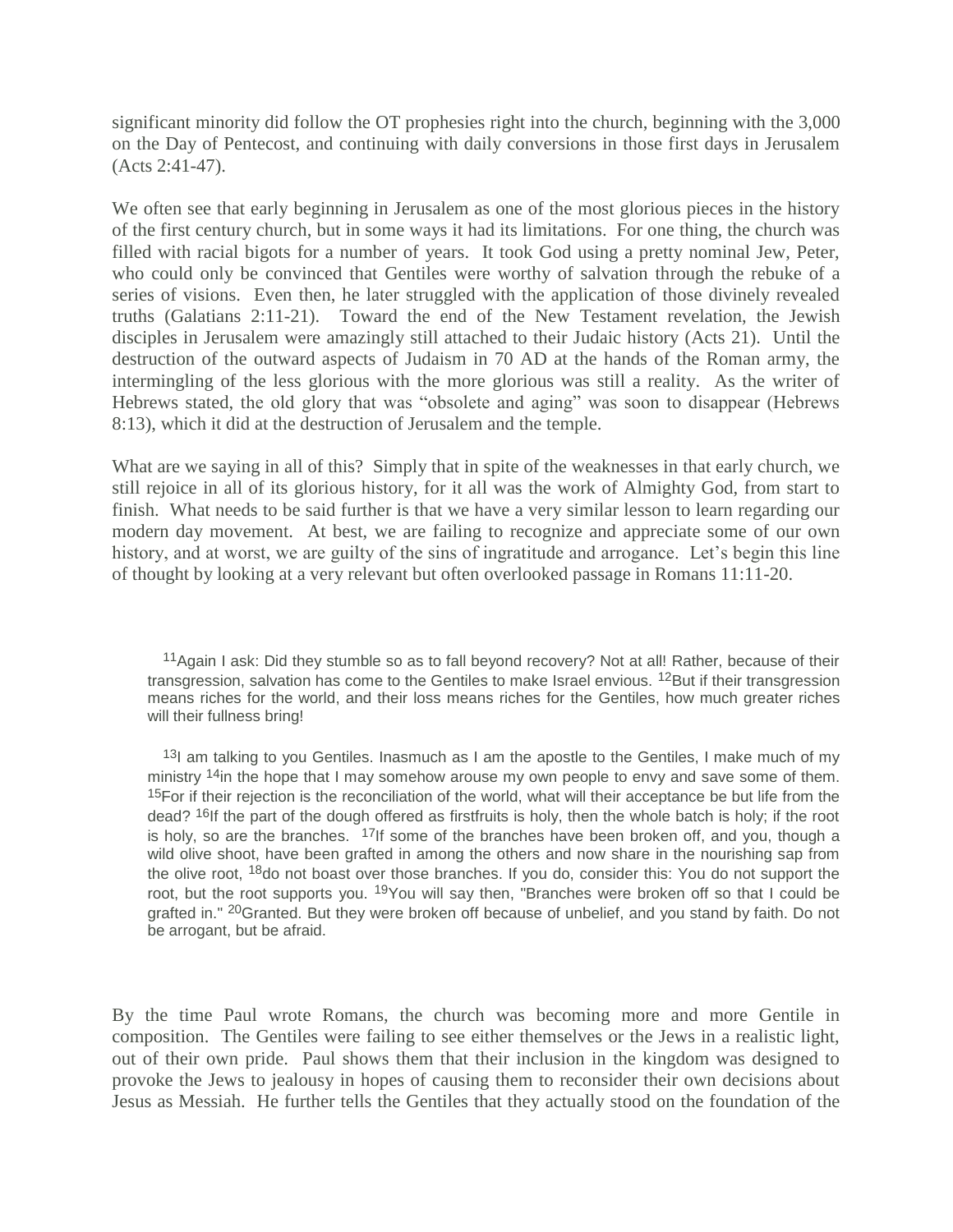Jewish religion, and that they stood on the basis of faith, not on their own merits. Instead of being arrogant and critical, they should have been appreciative of their Jewish heritage.

What is the application to us? Actually, there are several. Our movement has a history that goes far back before 1979 in Boston. We are built upon the foundation of what we now call the mainline Church of Christ, or by the more descriptive term, the Restoration Movement. The early days of this group were actually pretty glorious. Ministers from many different denominations banded together with the lofty intent of rejecting creeds in favor of following the Bible only. Surely we would all agree that this was, and remains, a noble goal. Many stories could be recounted from the 1800's that are impressive and thrilling. Thousands of people were baptized at the preaching of men who were sold out for their cause, to the point that some of them actually gave their lives for it as martyrs. One of the best known leaders, Alexander Campbell, developed the convictions that led to his leaving both the Presbyterian church and later the Baptist church, and through this process, he became the leading religious debater of his age, widely known and respected in and out of his movement.

Whatever else may be said about this period, it clearly had its glory and formed the foundation for what we enjoy today. Even in the mid- $20<sup>th</sup>$  century, the churches of Christ were said to be the fastest growing indigenous religious group in America. Although legalism eventually choked out the growth of many congregations, and thus led many of them to a position of being fairly non-evangelistic, lukewarm, and doctrinally compromised, we grew up as a movement out of that root system. Virtually every doctrinal argument I used in my book, *Prepared to Answer*, I learned in that particular group. I appreciate all that I learned, although I did struggle with the persecution I received at the hands of some in that group. However, Paul had received more persecution from the Jews in his day than any of us in our day have received from our persecutors, and we have to keep that in mind. We must be diligent about keeping our hearts humble and appreciative.

Actually, the reason for writing this article is not primarily to help us be less critical and more grateful toward the mainline Church of Christ (although I hope it accomplishes that too). We have another part of our historical root system that is in many ways more important to us as a movement than the mainline background. Of course, I refer to the Campus Ministry segment of our history, which we often call the Crossroads movement. I think that this era was glorious in many, many ways, and yet the comments I sometimes hear regarding it vary from dismissive to derogatory. The claim that we have had a revisionist history regarding the Crossroads days is unquestionably true. The contribution of that era is larger than many among us admit, and the overall lack of gratitude toward it, combined with what seems to be purposeful avoidance of even discussing that period (by some), is very hurtful to those who came from that background. We simply must address this issue in an upfront manner and rectify our shortcomings regarding it.

Sadly, the end of that period was brought about by the sin of the Crossroads pulpit minister, which led to his dismissal by the elders. (Let me add the note that he and his family have done well in the years that followed, and I still consider them to be special friends to whom I owe much.) This unfortunate turn of events led to the demise of the influence of the Crossroads church, and subsequently, of those most closely associated with it. At the same time, the Boston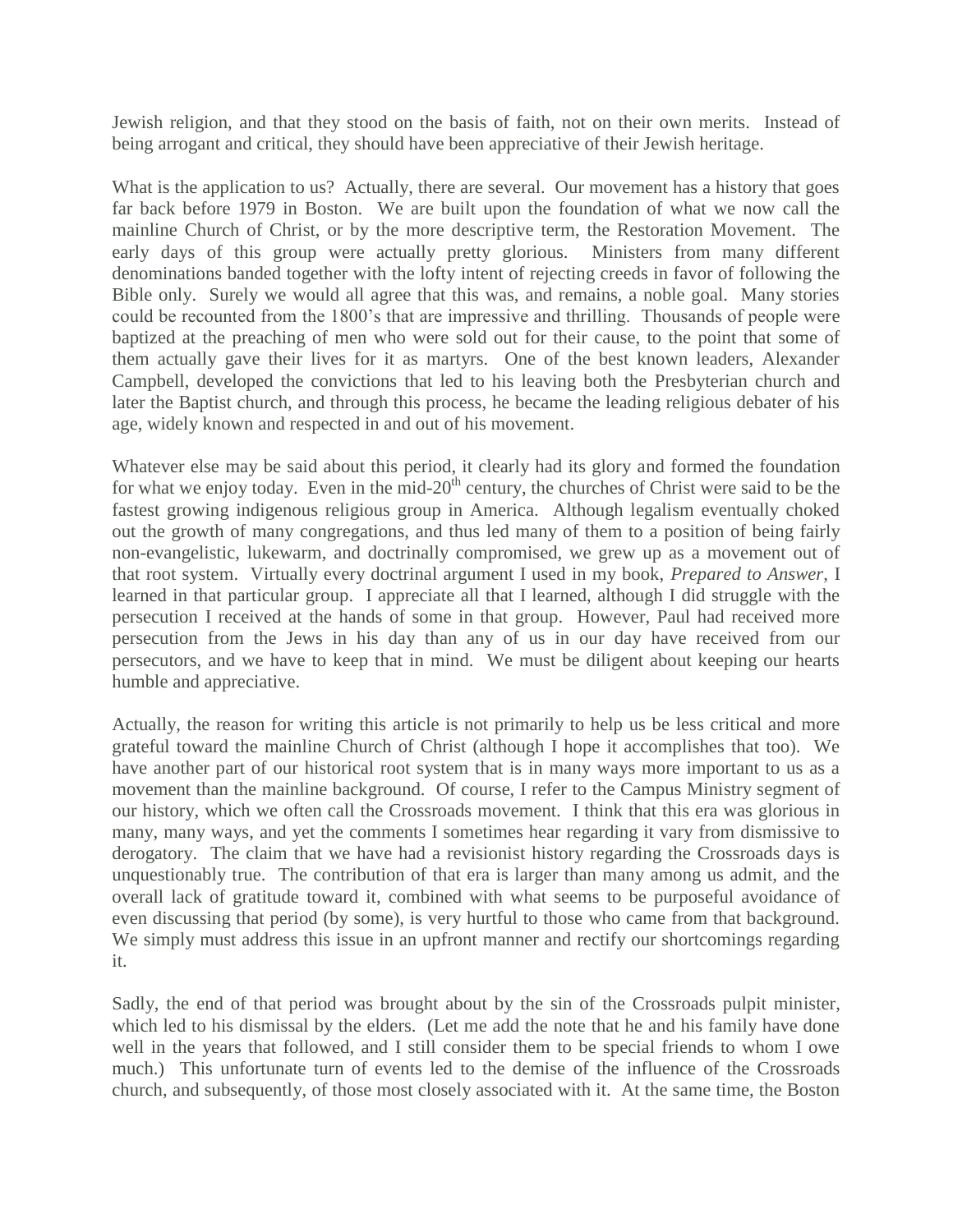church was growing in influence, and in a good way, Kip and the elders exerted a noble effort to unify the then current movement by bringing key leaders into Boston for more training and to unify the key leaders into one movement from their various sources. Certainly the movement tracing back to Boston days is the more glorious, but the campus ministry movement blazed some trails without which none of us would be what we now are. Period. Anything bordering on disdain toward that era on the part of any of us who sit upon that foundation is nothing short of sinful, and I strongly encourage repentance on the parts of those who need it.

I have plenty of sins of which to repent, but being critical of the Crossroads days is not one of them. I first visited the Crossroads church in 1981, and my life was radically changed as a result of that one week visit and the later trips to speak on the Florida Evangelism Seminar. How that group was spawned out of the tradition-bound mainline Church of Christ of that day still amazes and thrills me. We may have taken things further in many ways (and we have, by God's grace), but their coming out of their labyrinth is, in my considered opinion, about as remarkable as what we have done since. My purpose is not to create some kind of prideful competitive comparison, but only to cause us to look back at all segments of our history in a way that is both realistic and spiritual.

I glory in the many positive qualities and achievements of the mainline Church of Christ, although my frustration with its shortcomings led to my leaving it, burning bridges in a way that necessarily left scars in my soul. I cannot defend everything I did in that process, by the way. I am grateful to be where I am, and during those many years since I came into our present movement, I have never wished to be back in that old root system. But I appreciate my history as I searched for that more excellent way. Similarly, I glory in the many positive contributions of the Campus Ministry Movement, for without it, we would certainly not be where we are today. Yes, they did some things wrong, but they did far more right than wrong, and my prediction is that we will actually reinstate some of their practices that we have typically deemed wrong in the past. I am grateful that we have all been delivered from that "church within a church" setting that was the case with many former campus ministry congregations, but I do not make light of all that we learned from it, especially the campus ministry part of it, which was not significantly different from what we do today – unless it be noted that their growth in campus baptisms often eclipsed our present growth on most campuses.

As to the specific contributions of the Campus Ministry Movement, many could be noted with but little thought, even by an "outsider" such as me. The insistence of total commitment as an essential component of repentance preceding baptism was a novel idea and sorely needed. The viewing the Bible as a standard for the attitudes and behavior of Christians, instead of simply being an idealistic standard, was likewise so needed. This mindset led to the kind of straightforward authoritative preaching that was all but absent from the pulpits of traditional churches. Discipleship in both its vertical aspect (commitment to Christ) and horizontal aspect (close, open spiritual relationships) was admirably stressed. The later focus on "discipleship" partners" at all levels rather than the "prayer partner" arrangement of those days initially looked far better in theory than the practice has ended up, because of the tendency of over/under relationships to be mishandled. The emphasis on relational evangelism, with ample practical teaching about how to develop such relationships, stood out like a beacon for those not thus trained in other settings. Last, but certainly not least, an impressively large percentage of elders